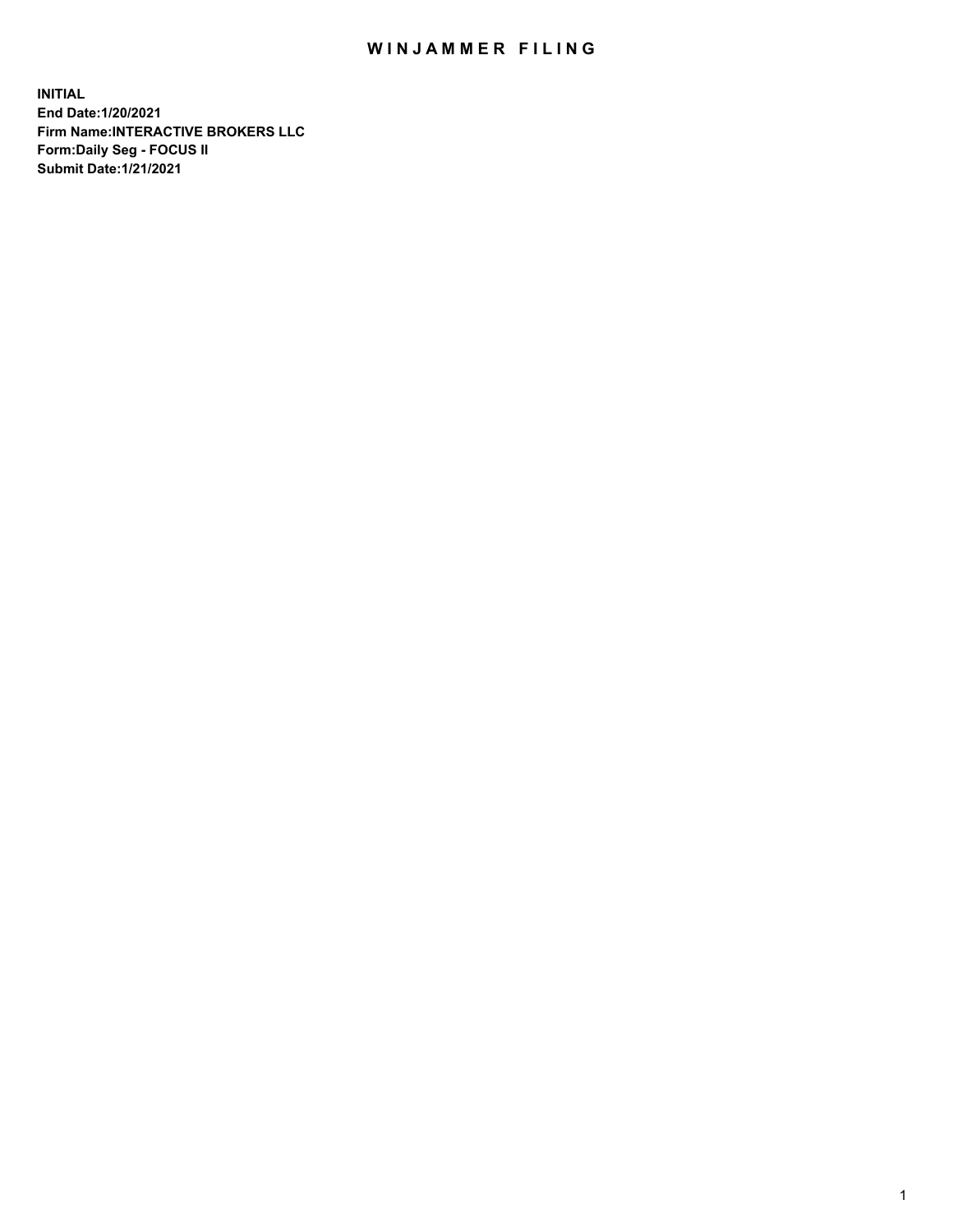**INITIAL End Date:1/20/2021 Firm Name:INTERACTIVE BROKERS LLC Form:Daily Seg - FOCUS II Submit Date:1/21/2021 Daily Segregation - Cover Page**

| Name of Company                                                                                                                                                                                                                                                                                                               | <b>INTERACTIVE BROKERS LLC</b>                                                            |  |
|-------------------------------------------------------------------------------------------------------------------------------------------------------------------------------------------------------------------------------------------------------------------------------------------------------------------------------|-------------------------------------------------------------------------------------------|--|
| <b>Contact Name</b>                                                                                                                                                                                                                                                                                                           | James Menicucci                                                                           |  |
| <b>Contact Phone Number</b>                                                                                                                                                                                                                                                                                                   | 203-618-8085                                                                              |  |
| <b>Contact Email Address</b>                                                                                                                                                                                                                                                                                                  | jmenicucci@interactivebrokers.c<br><u>om</u>                                              |  |
| FCM's Customer Segregated Funds Residual Interest Target (choose one):<br>a. Minimum dollar amount: ; or<br>b. Minimum percentage of customer segregated funds required:% ; or<br>c. Dollar amount range between: and; or<br>d. Percentage range of customer segregated funds required between: % and %.                      | $\overline{\mathbf{0}}$<br>0<br>155,000,000 245,000,000<br>0 <sub>0</sub>                 |  |
| FCM's Customer Secured Amount Funds Residual Interest Target (choose one):<br>a. Minimum dollar amount: ; or<br>b. Minimum percentage of customer secured funds required:%; or<br>c. Dollar amount range between: and; or<br>d. Percentage range of customer secured funds required between:% and%.                           | <u>0</u><br>$\overline{\mathbf{0}}$<br>80,000,000 120,000,000<br>00                       |  |
| FCM's Cleared Swaps Customer Collateral Residual Interest Target (choose one):<br>a. Minimum dollar amount: ; or<br>b. Minimum percentage of cleared swaps customer collateral required:%; or<br>c. Dollar amount range between: and; or<br>d. Percentage range of cleared swaps customer collateral required between:% and%. | <u>0</u><br>$\underline{\mathbf{0}}$<br>$\underline{0}$ $\underline{0}$<br>0 <sub>0</sub> |  |

Attach supporting documents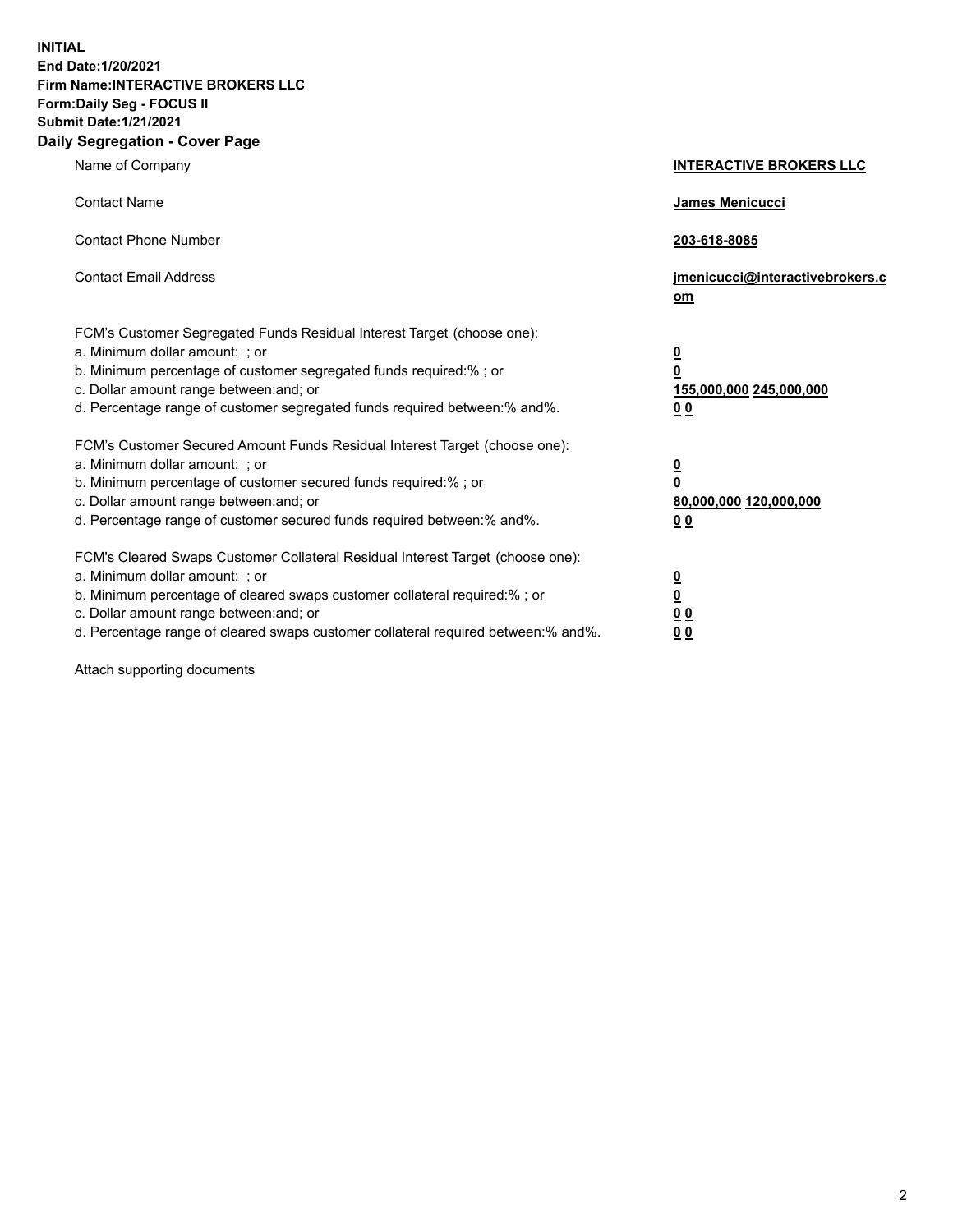**INITIAL End Date:1/20/2021 Firm Name:INTERACTIVE BROKERS LLC Form:Daily Seg - FOCUS II Submit Date:1/21/2021 Daily Segregation - Secured Amounts**

## Foreign Futures and Foreign Options Secured Amounts Amount required to be set aside pursuant to law, rule or regulation of a foreign government or a rule of a self-regulatory organization authorized thereunder **0** [7305] 1. Net ledger balance - Foreign Futures and Foreign Option Trading - All Customers A. Cash **466,905,007** [7315] B. Securities (at market) **0** [7317] 2. Net unrealized profit (loss) in open futures contracts traded on a foreign board of trade **32,788,238** [7325] 3. Exchange traded options a. Market value of open option contracts purchased on a foreign board of trade **103,343** [7335] b. Market value of open contracts granted (sold) on a foreign board of trade **-12,261** [7337] 4. Net equity (deficit) (add lines 1. 2. and 3.) **499,784,327** [7345] 5. Account liquidating to a deficit and account with a debit balances - gross amount **149,274** [7351] Less: amount offset by customer owned securities **0** [7352] **149,274** [7354] 6. Amount required to be set aside as the secured amount - Net Liquidating Equity Method (add lines 4 and 5) **499,933,601** [7355] 7. Greater of amount required to be set aside pursuant to foreign jurisdiction (above) or line 6. **499,933,601** [7360] FUNDS DEPOSITED IN SEPARATE REGULATION 30.7 ACCOUNTS 1. Cash in banks A. Banks located in the United States **47,375,422** [7500] B. Other banks qualified under Regulation 30.7 **0** [7520] **47,375,422** [7530] 2. Securities A. In safekeeping with banks located in the United States **374,985,000** [7540] B. In safekeeping with other banks qualified under Regulation 30.7 **0** [7560] **374,985,000** [7570] 3. Equities with registered futures commission merchants A. Cash **0** [7580] B. Securities **0** [7590] C. Unrealized gain (loss) on open futures contracts **0** [7600] D. Value of long option contracts **0** [7610] E. Value of short option contracts **0** [7615] **0** [7620] 4. Amounts held by clearing organizations of foreign boards of trade A. Cash **0** [7640] B. Securities **0** [7650] C. Amount due to (from) clearing organization - daily variation **0** [7660] D. Value of long option contracts **0** [7670] E. Value of short option contracts **0** [7675] **0** [7680] 5. Amounts held by members of foreign boards of trade A. Cash **184,764,967** [7700] B. Securities **0** [7710] C. Unrealized gain (loss) on open futures contracts **18,651,472** [7720] D. Value of long option contracts **103,343** [7730] E. Value of short option contracts **-12,261** [7735] **203,507,521** [7740] 6. Amounts with other depositories designated by a foreign board of trade **0** [7760] 7. Segregated funds on hand **0** [7765] 8. Total funds in separate section 30.7 accounts **625,867,943** [7770] 9. Excess (deficiency) Set Aside for Secured Amount (subtract line 7 Secured Statement Page 1 from Line 8) **125,934,342** [7380] 10. Management Target Amount for Excess funds in separate section 30.7 accounts **80,000,000** [7780] 11. Excess (deficiency) funds in separate 30.7 accounts over (under) Management Target **45,934,342** [7785]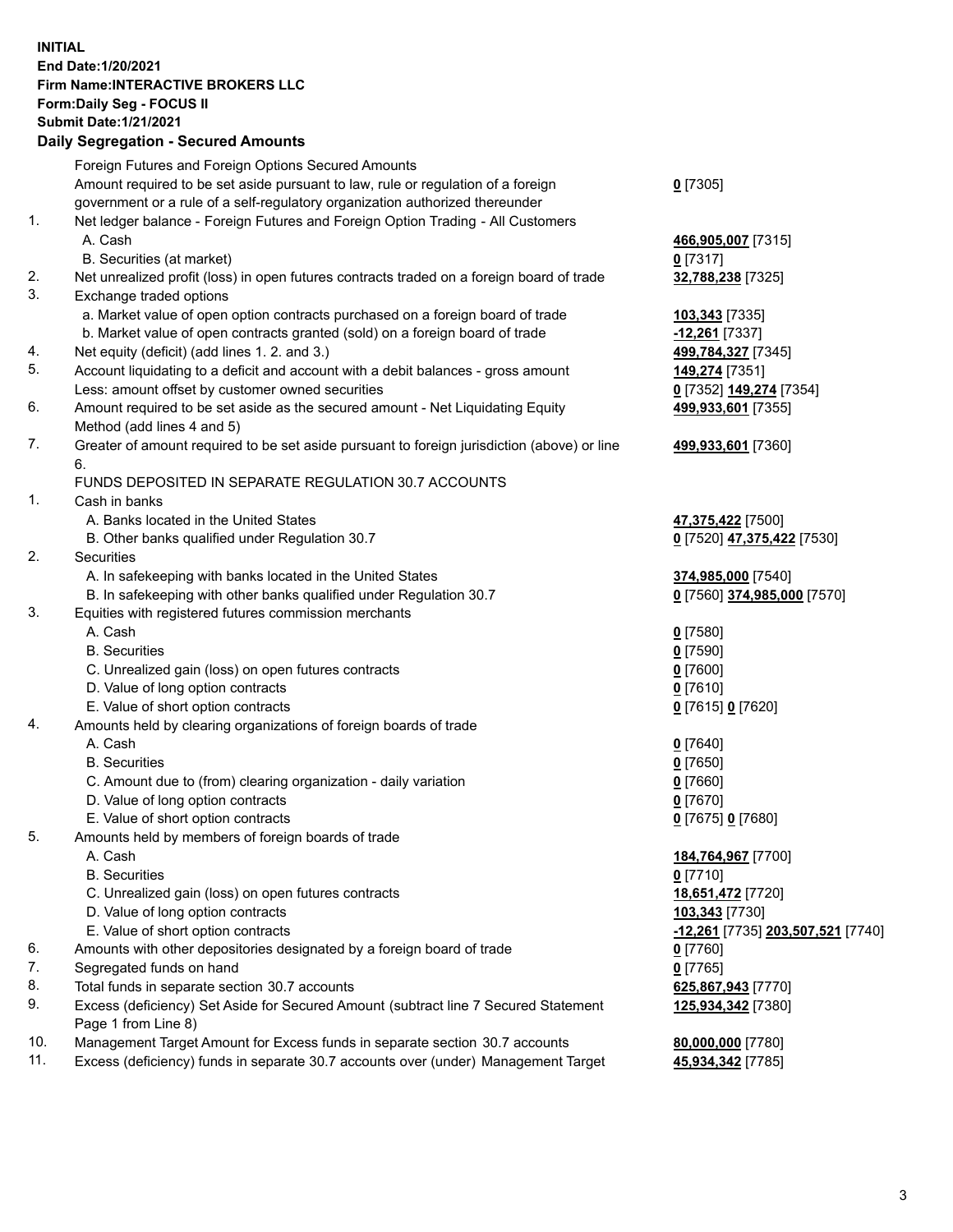**INITIAL End Date:1/20/2021 Firm Name:INTERACTIVE BROKERS LLC Form:Daily Seg - FOCUS II Submit Date:1/21/2021 Daily Segregation - Segregation Statement** SEGREGATION REQUIREMENTS(Section 4d(2) of the CEAct) 1. Net ledger balance A. Cash **5,474,106,654** [7010] B. Securities (at market) **0** [7020] 2. Net unrealized profit (loss) in open futures contracts traded on a contract market **305,446,360** [7030] 3. Exchange traded options A. Add market value of open option contracts purchased on a contract market **269,519,767** [7032] B. Deduct market value of open option contracts granted (sold) on a contract market **-239,004,203** [7033] 4. Net equity (deficit) (add lines 1, 2 and 3) **5,810,068,578** [7040] 5. Accounts liquidating to a deficit and accounts with debit balances - gross amount **3,181,526** [7045] Less: amount offset by customer securities **0** [7047] **3,181,526** [7050] 6. Amount required to be segregated (add lines 4 and 5) **5,813,250,104** [7060] FUNDS IN SEGREGATED ACCOUNTS 7. Deposited in segregated funds bank accounts A. Cash **1,756,381,014** [7070] B. Securities representing investments of customers' funds (at market) **2,193,838,630** [7080] C. Securities held for particular customers or option customers in lieu of cash (at market) **0** [7090] 8. Margins on deposit with derivatives clearing organizations of contract markets A. Cash **15,475,654** [7100] B. Securities representing investments of customers' funds (at market) **2,019,508,174** [7110] C. Securities held for particular customers or option customers in lieu of cash (at market) **0** [7120] 9. Net settlement from (to) derivatives clearing organizations of contract markets **-1,556,294** [7130] 10. Exchange traded options A. Value of open long option contracts **269,221,278** [7132] B. Value of open short option contracts **-238,962,538** [7133] 11. Net equities with other FCMs A. Net liquidating equity **0** [7140] B. Securities representing investments of customers' funds (at market) **0** [7160] C. Securities held for particular customers or option customers in lieu of cash (at market) **0** [7170] 12. Segregated funds on hand **0** [7150] 13. Total amount in segregation (add lines 7 through 12) **6,013,905,918** [7180] 14. Excess (deficiency) funds in segregation (subtract line 6 from line 13) **200,655,814** [7190] 15. Management Target Amount for Excess funds in segregation **155,000,000** [7194]

16. Excess (deficiency) funds in segregation over (under) Management Target Amount Excess

**45,655,814** [7198]